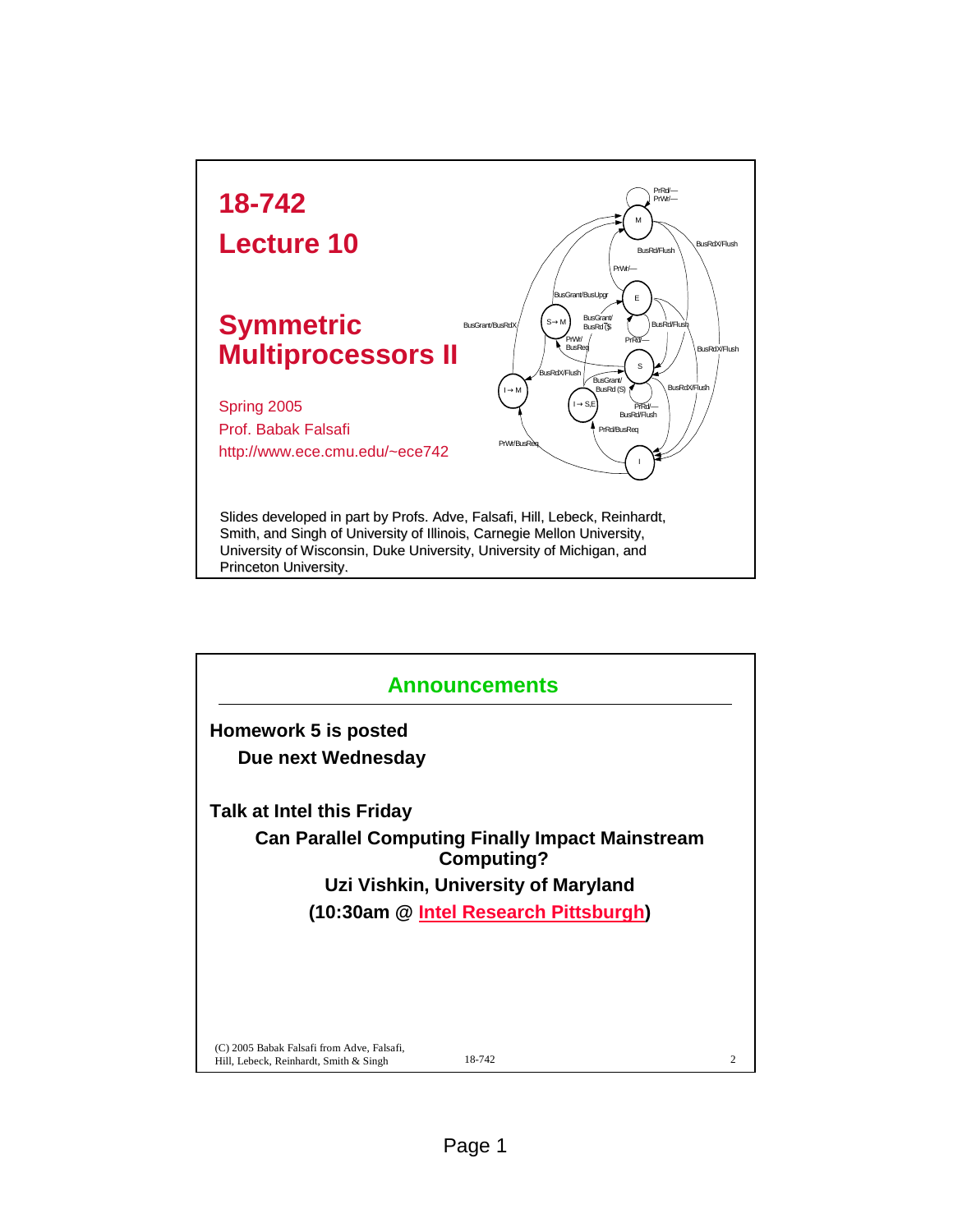

| <b>Shared Caches</b>                                                                                                                                                                                                                                     |   |
|----------------------------------------------------------------------------------------------------------------------------------------------------------------------------------------------------------------------------------------------------------|---|
| • Share low level caches among multiple processors<br>- Sharing L1 adds to latency, unless multithreaded processor                                                                                                                                       |   |
| • Advantages<br>- Eliminates need for coherence protocol at shared level<br>- Reduces latency within sharing group<br>- Processors essentially prefetch for each other<br>- Can exploit working set sharing<br>- Increases utilization of cache hardware |   |
| • Disadvantages<br>- Higher bandwidth requirements<br>- Increased hit latency<br>- May be more complex design<br>- Lower effective capacity if working sets don't overlap                                                                                |   |
| • Bottom Line<br>- Packaging has a lot to do with it<br>- As levels of integrations increase, there will be more sharing                                                                                                                                 |   |
| (C) 2005 Babak Falsafi from Adve, Falsafi,<br>18-742<br>Hill, Lebeck, Reinhardt, Smith & Singh                                                                                                                                                           | 4 |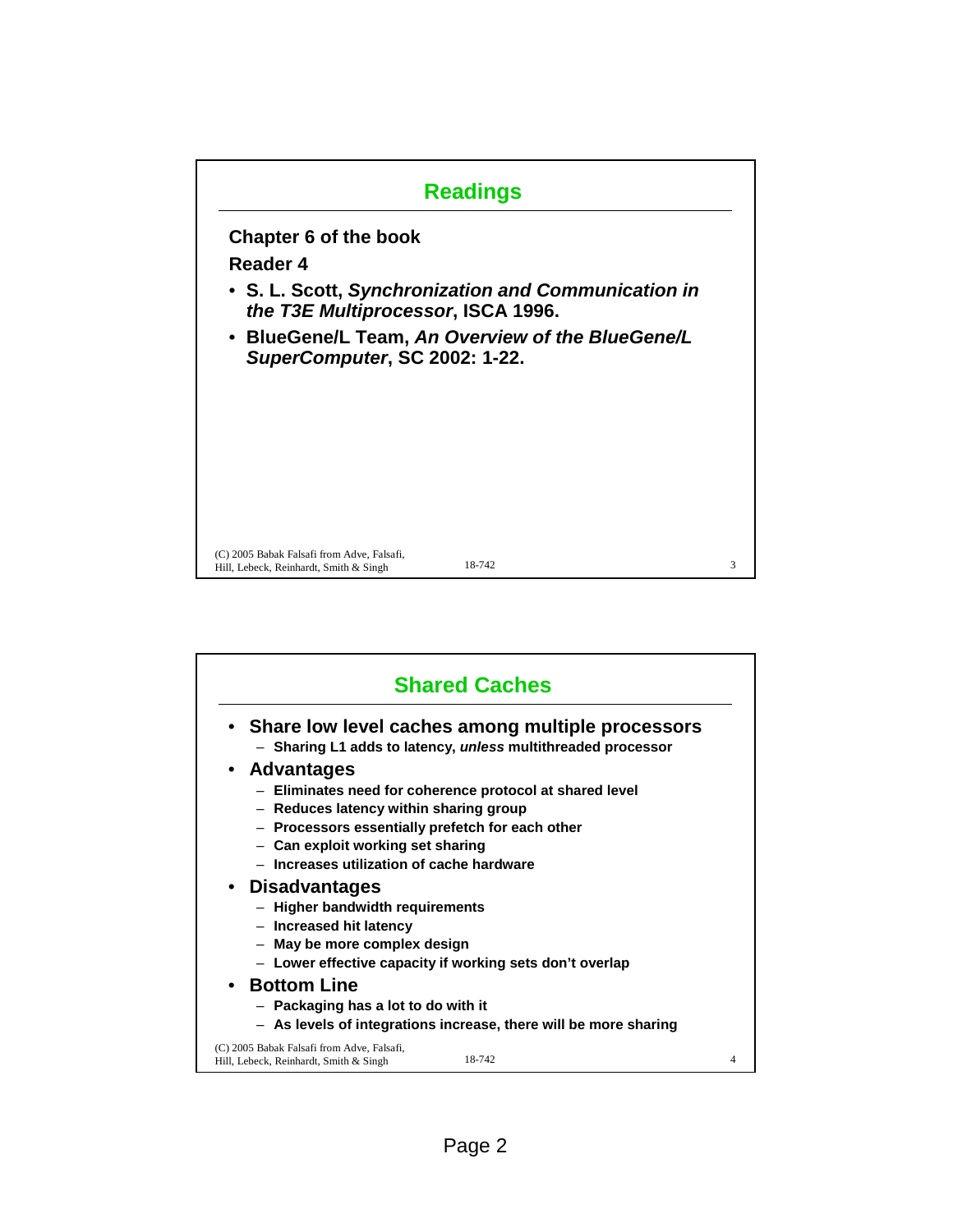

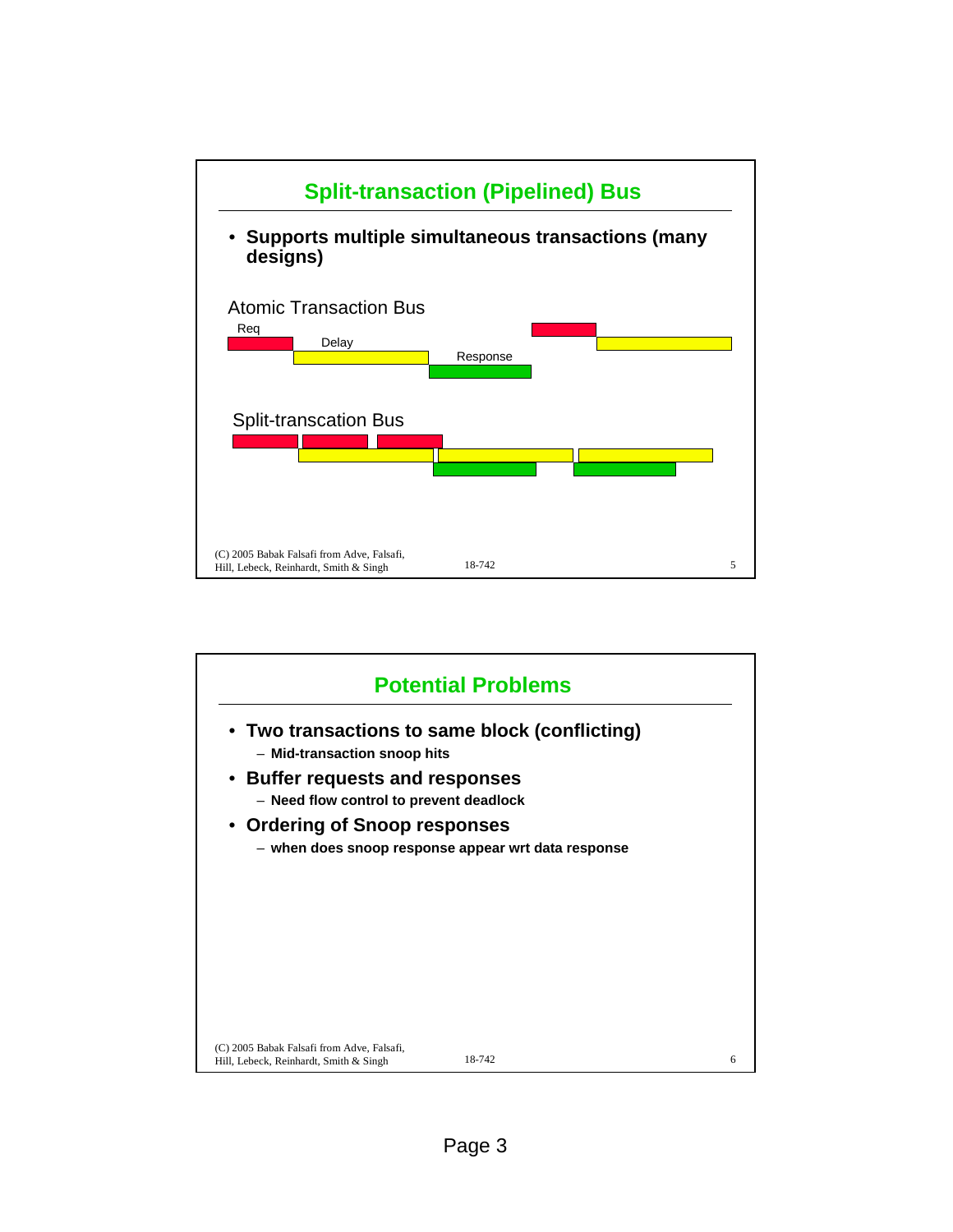

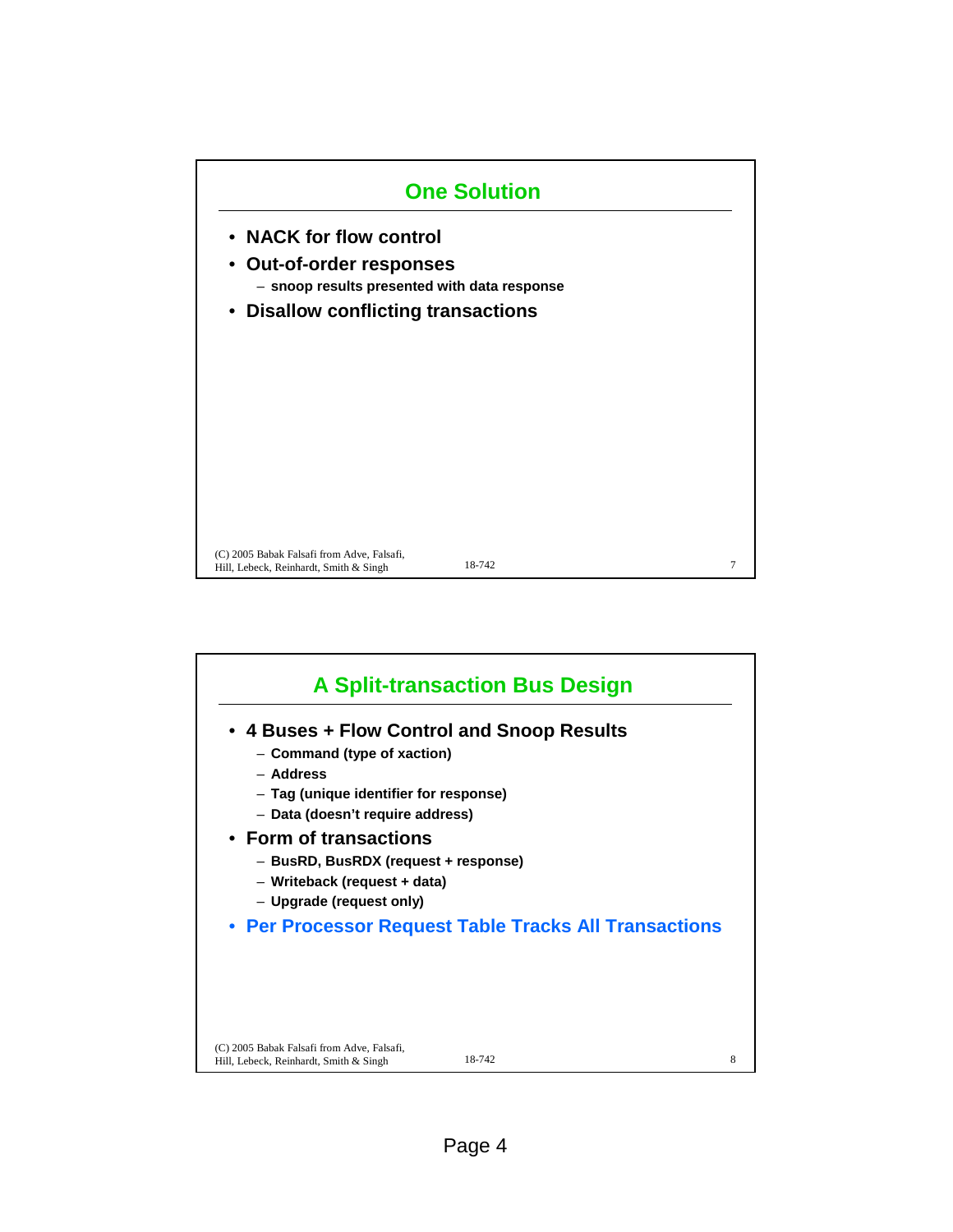

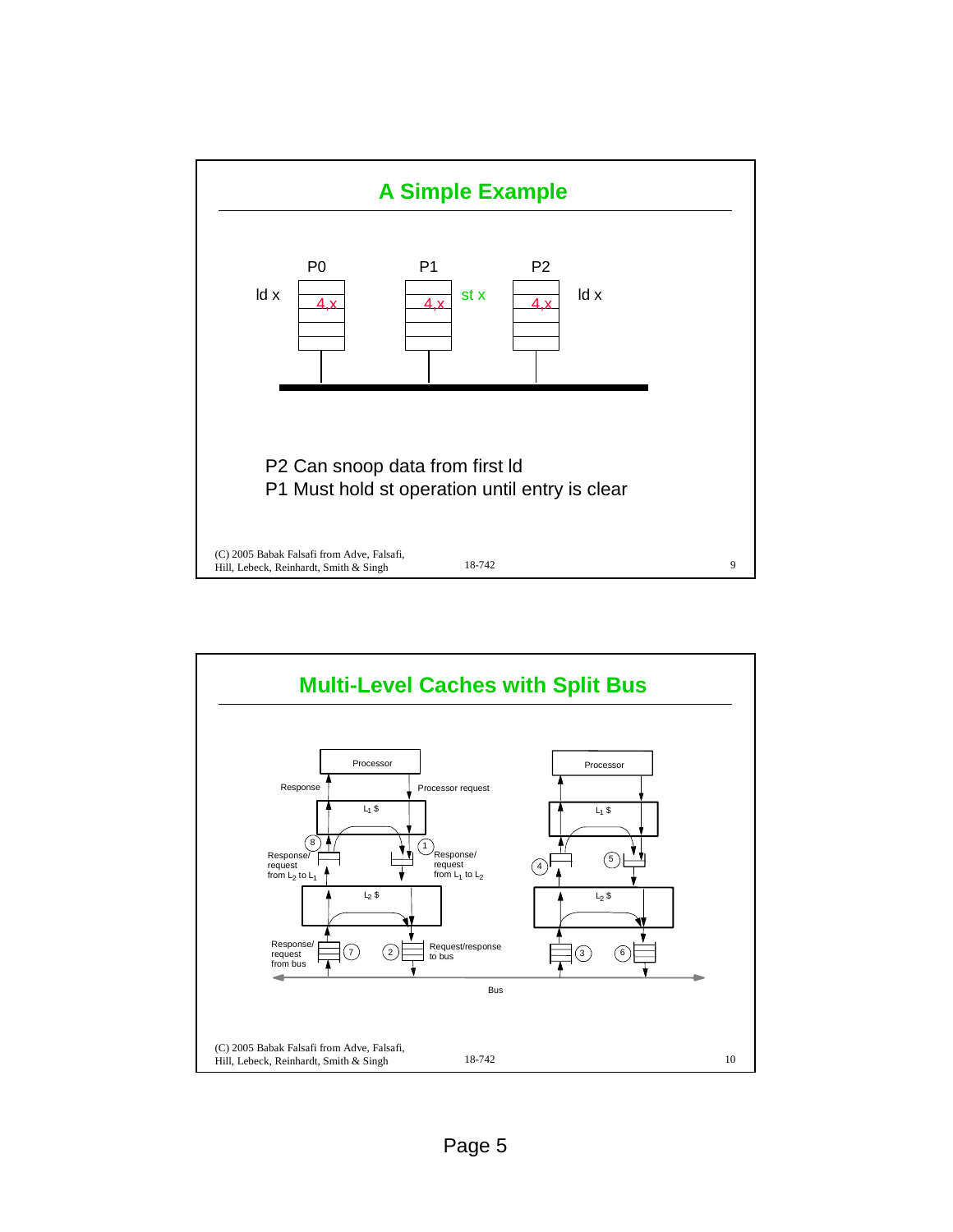

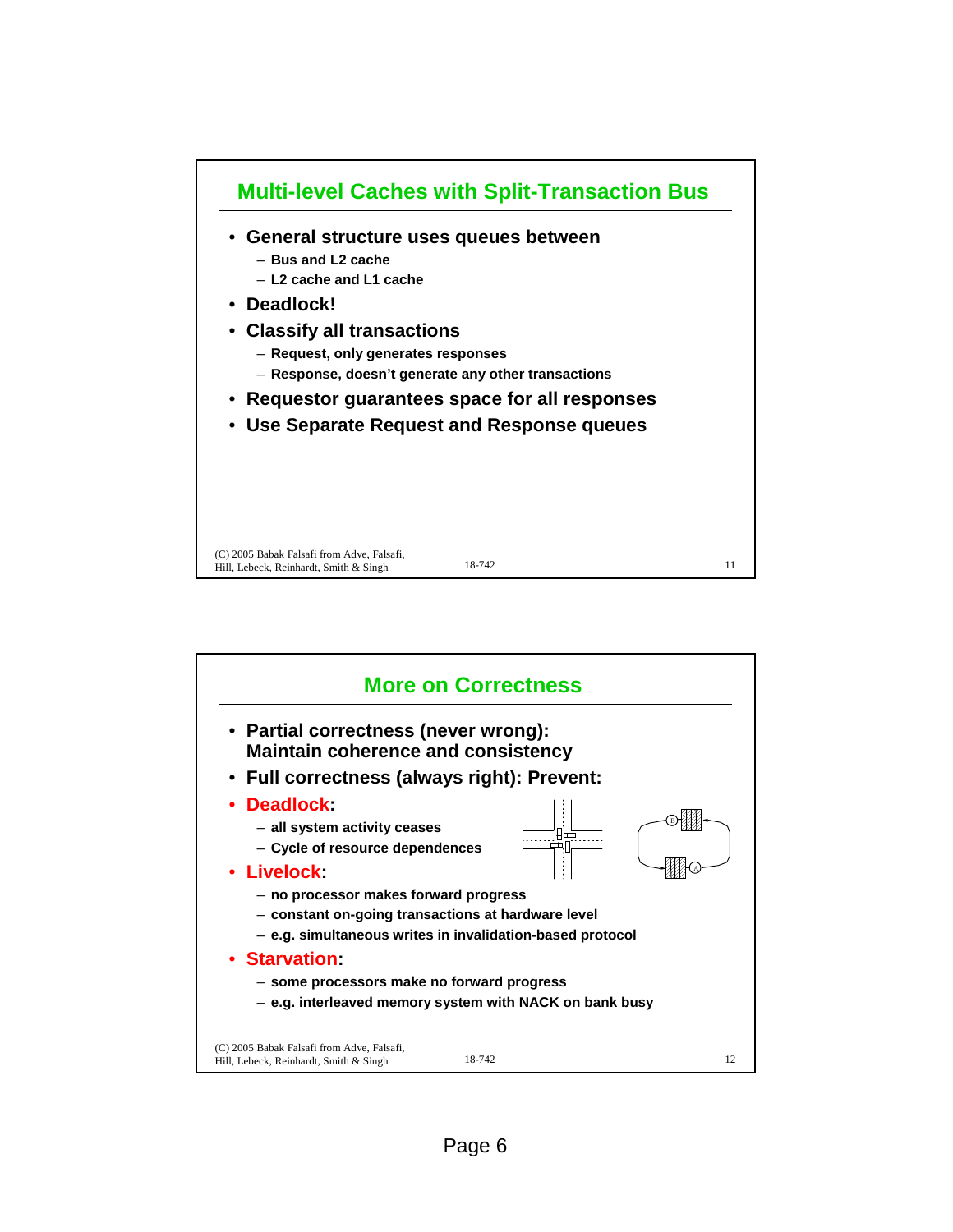

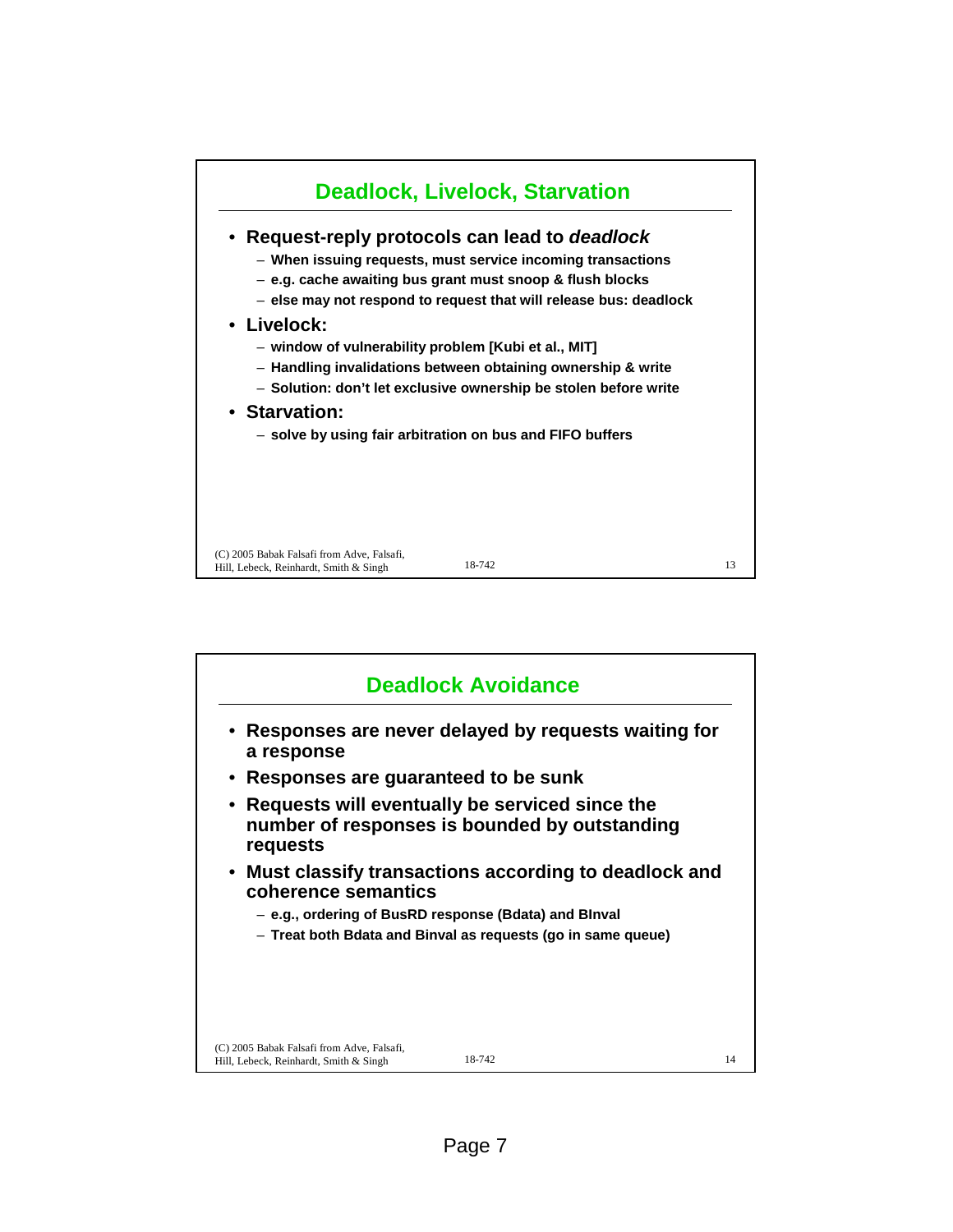

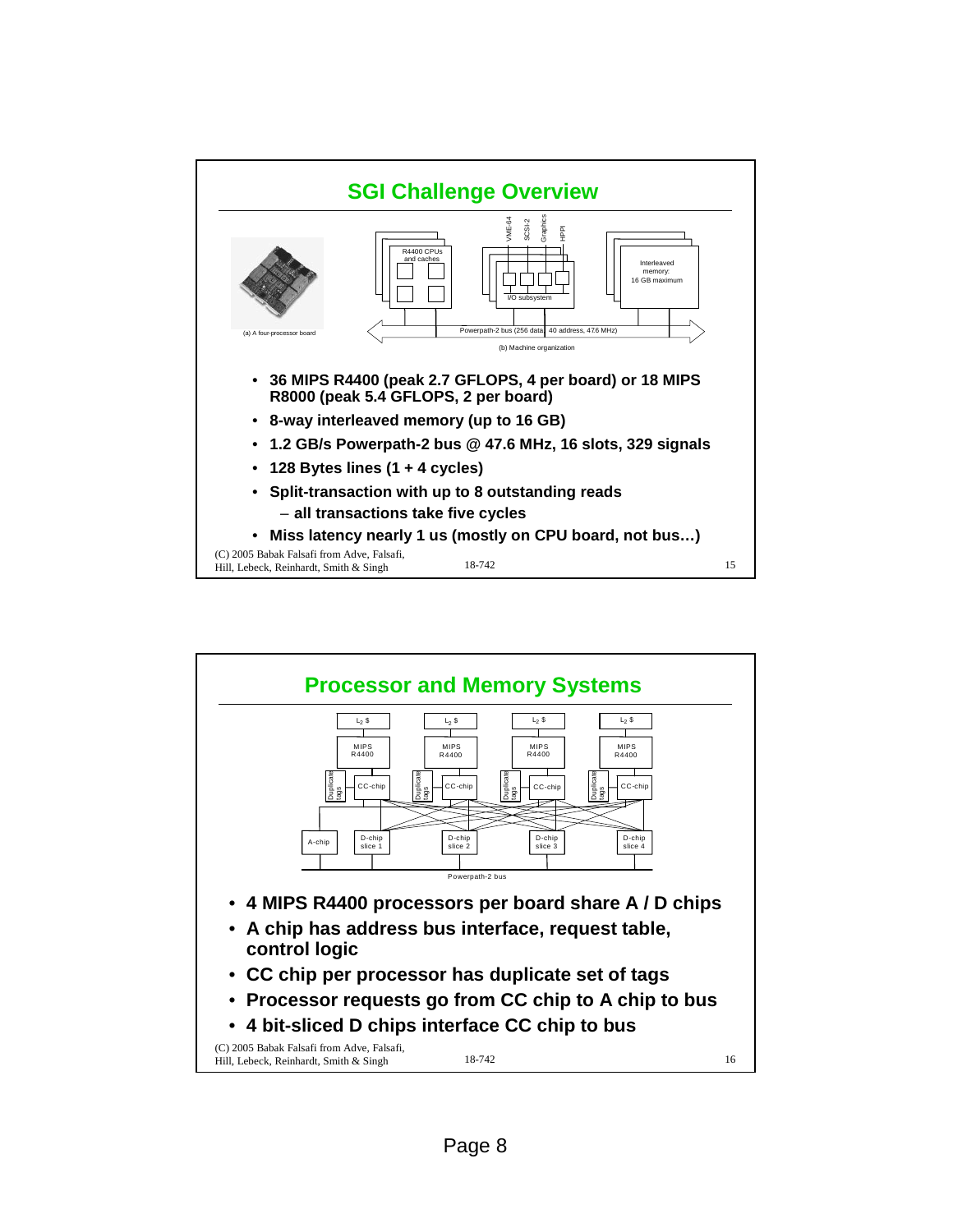

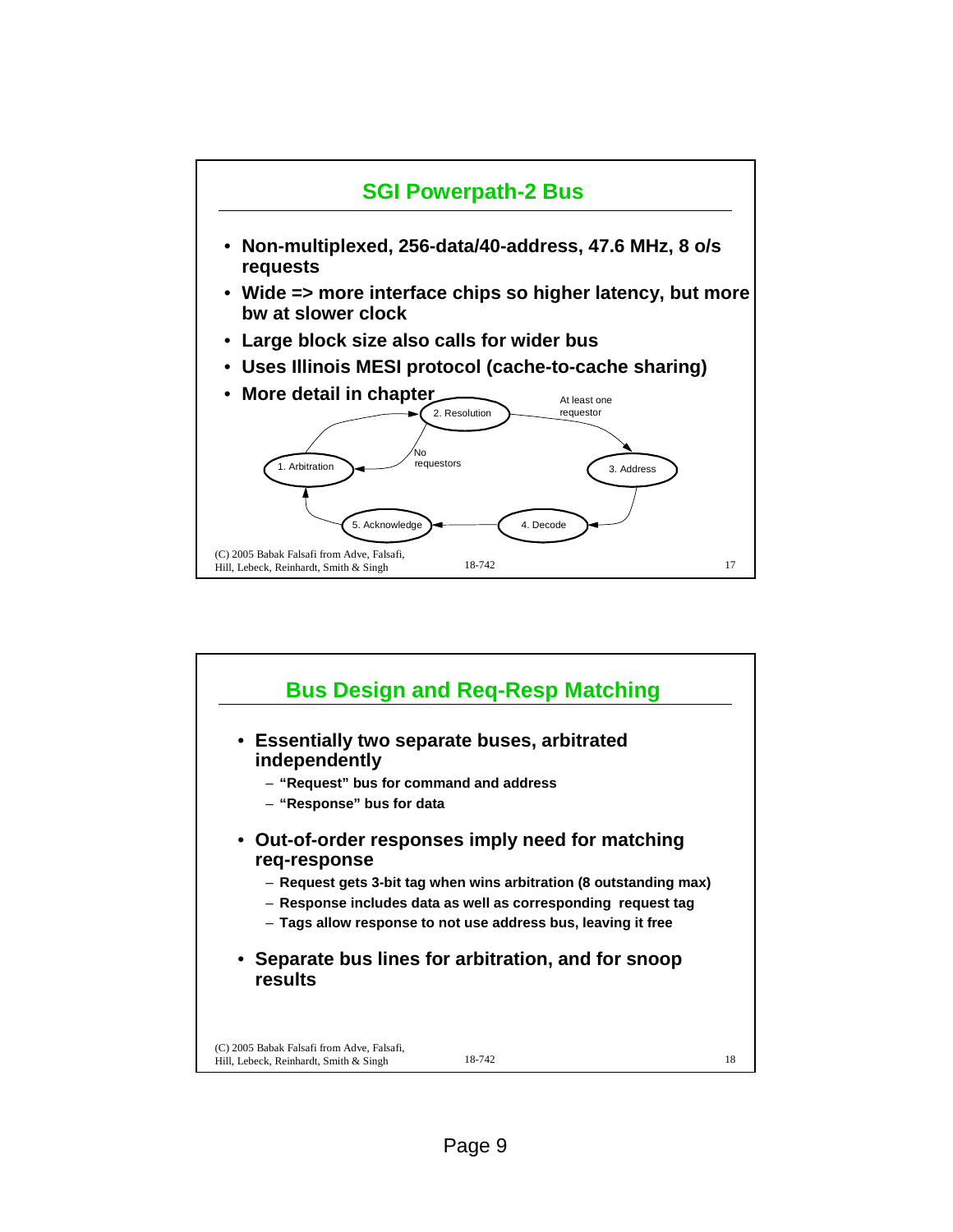

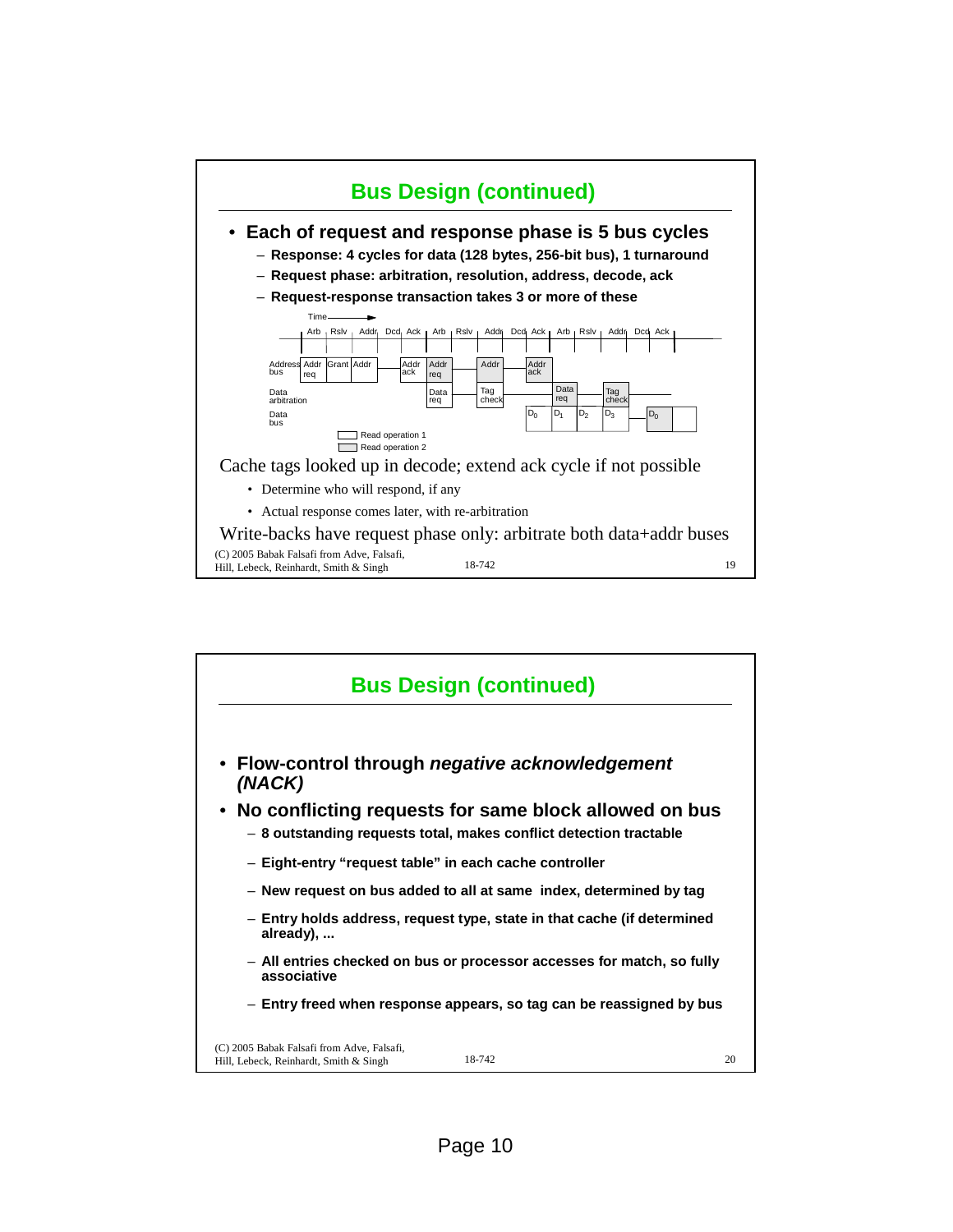

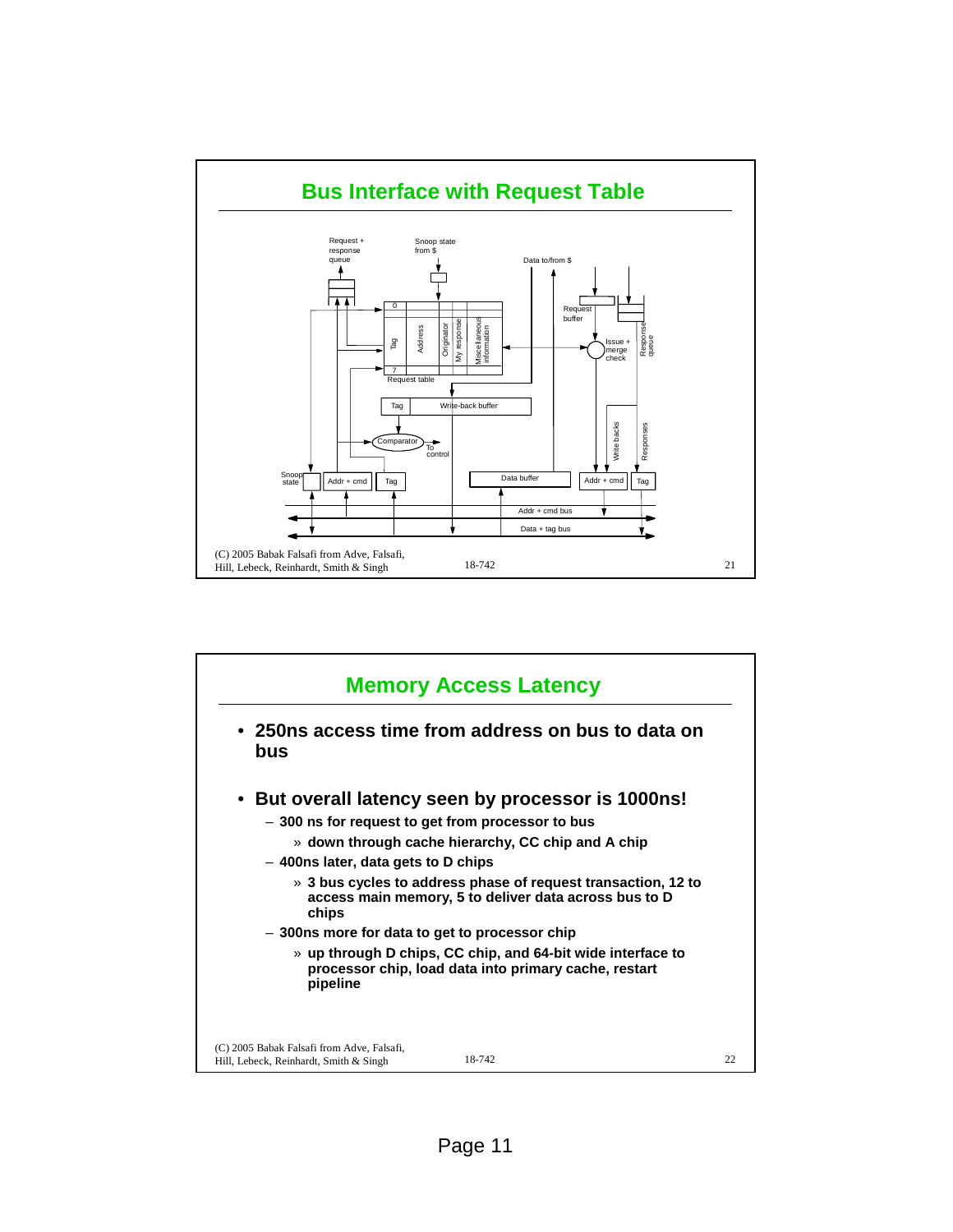

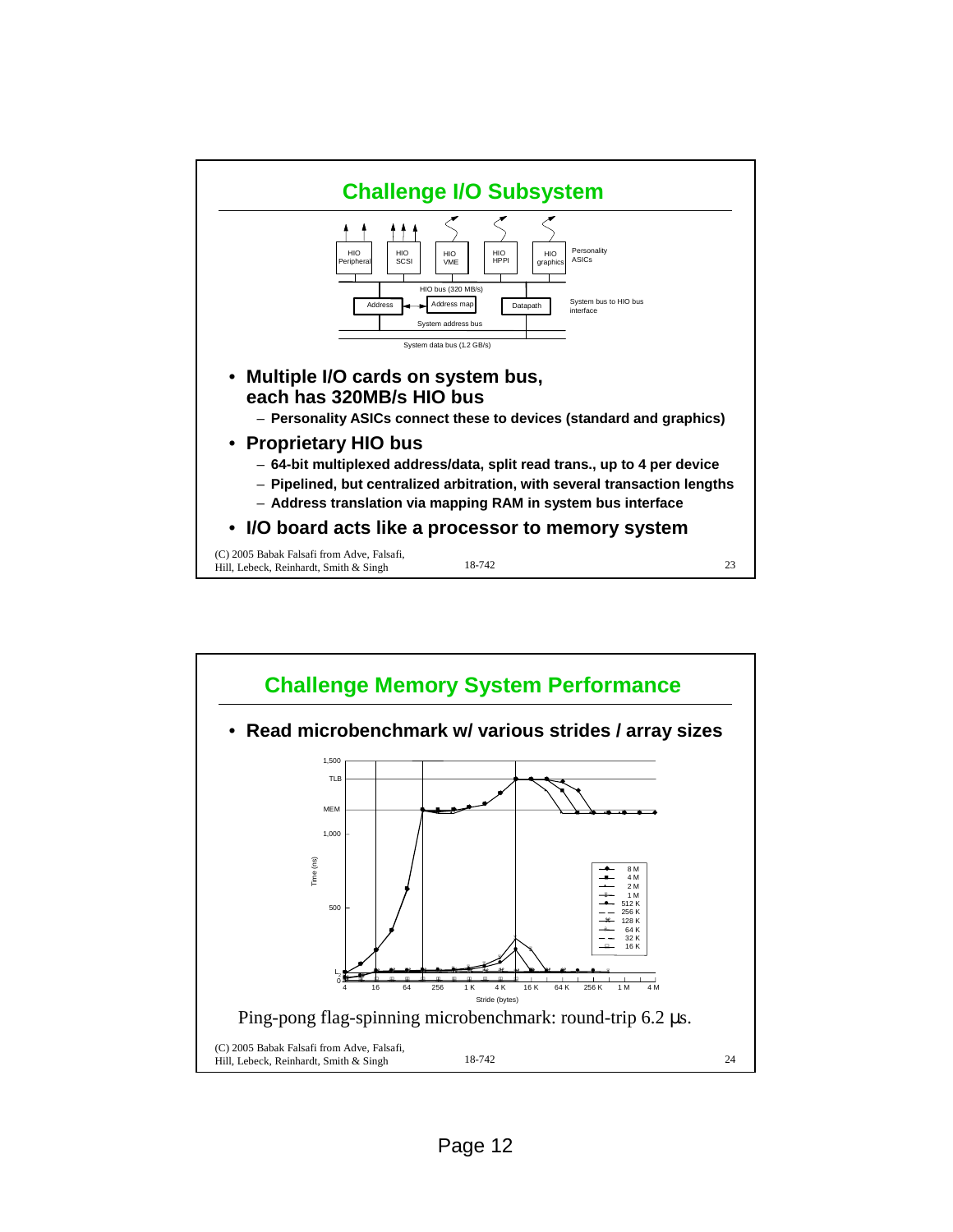

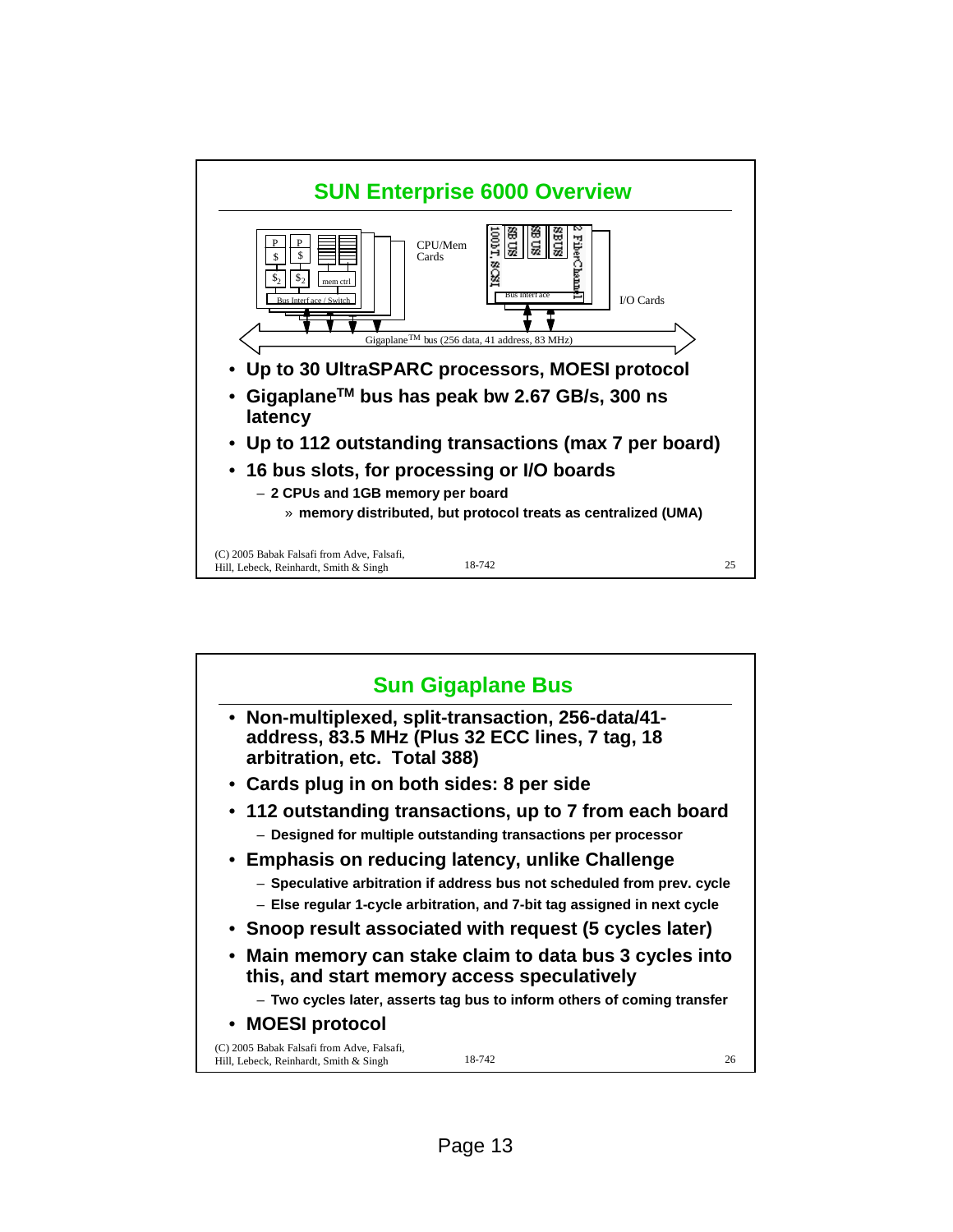

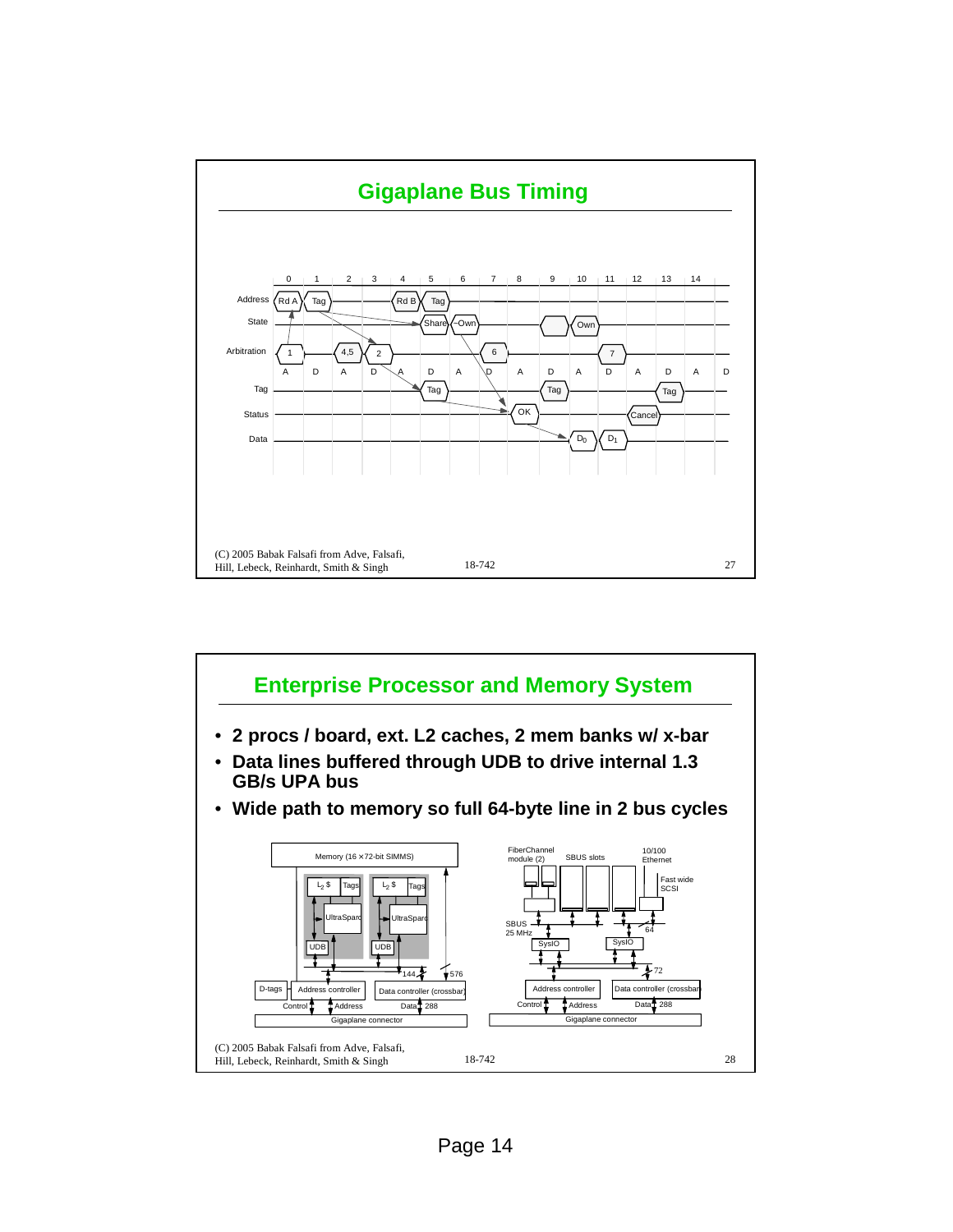

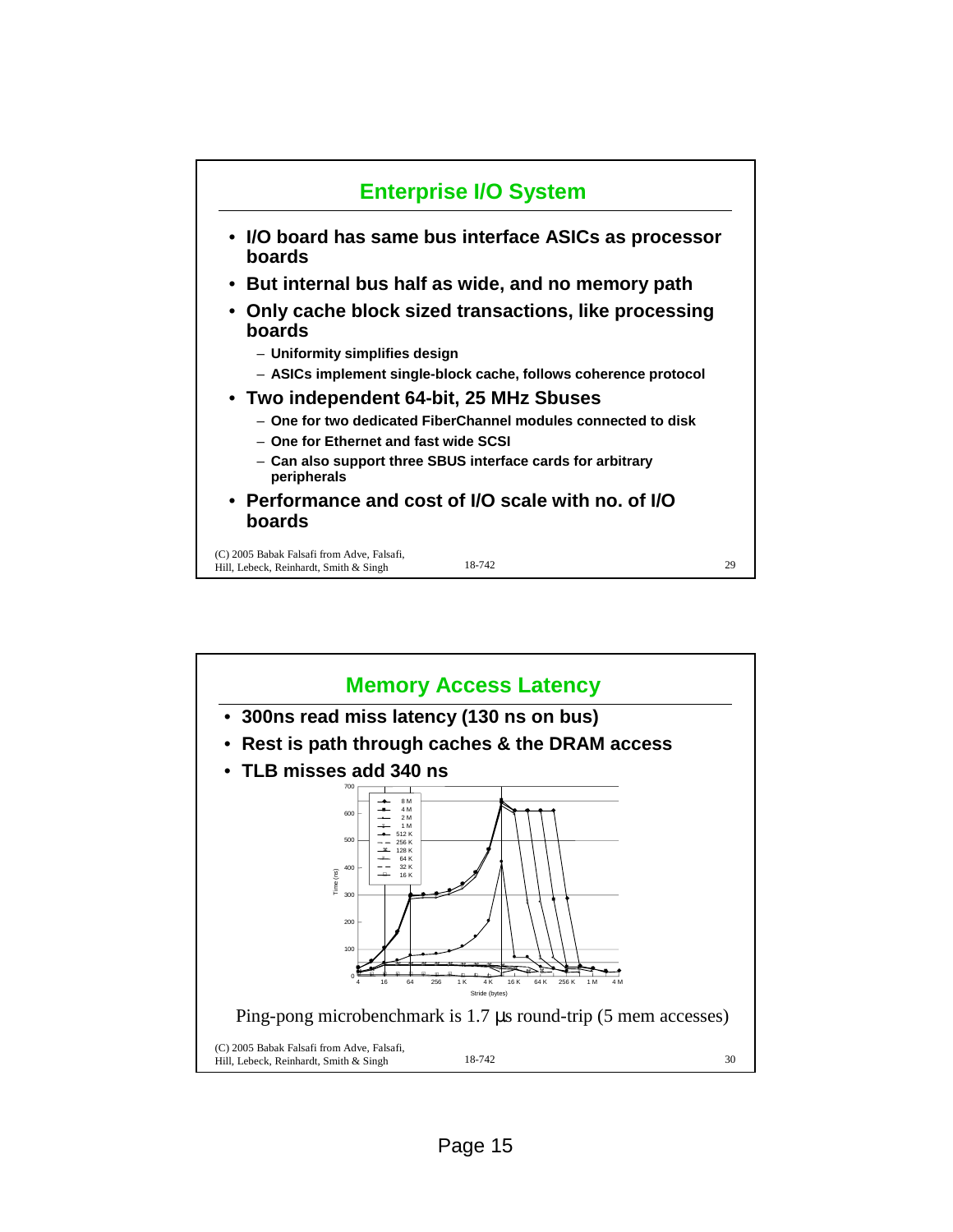

| <b>Outline</b>                                                                                                 |                                                    |    |  |
|----------------------------------------------------------------------------------------------------------------|----------------------------------------------------|----|--|
| • Coherence Control Implementation                                                                             |                                                    |    |  |
|                                                                                                                | • Writebacks, Non-Atomicity, & Serialization/Order |    |  |
| • Hierarchical Cache                                                                                           |                                                    |    |  |
| • Split Buses                                                                                                  |                                                    |    |  |
| • Deadlock, Livelock, & Starvation                                                                             |                                                    |    |  |
| • Three Case Studies                                                                                           |                                                    |    |  |
| • TLB Coherence                                                                                                |                                                    |    |  |
| • Virtual Cache Issues<br>(C) 2005 Babak Falsafi from Adve, Falsafi,<br>Hill, Lebeck, Reinhardt, Smith & Singh | 18-742                                             | 32 |  |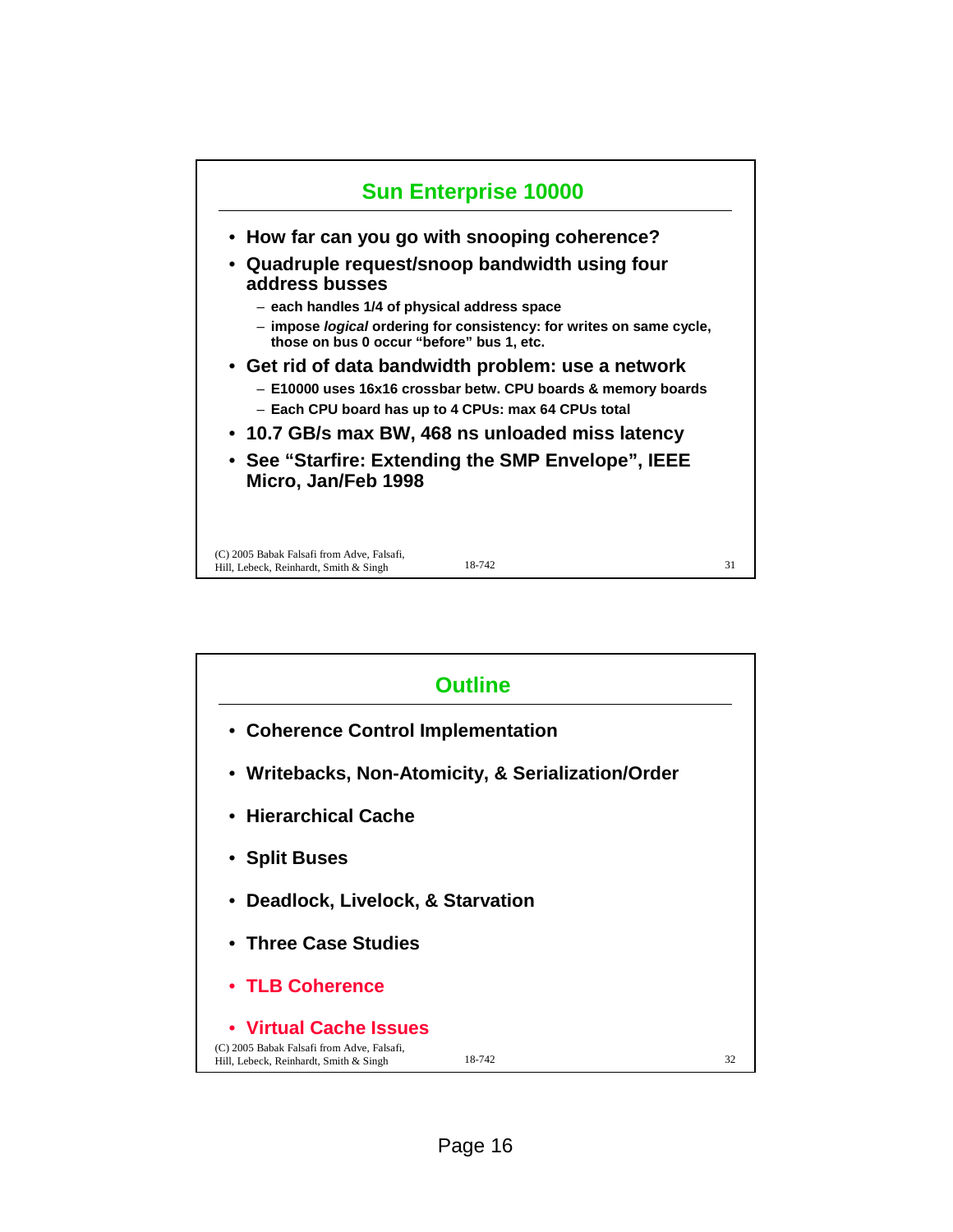

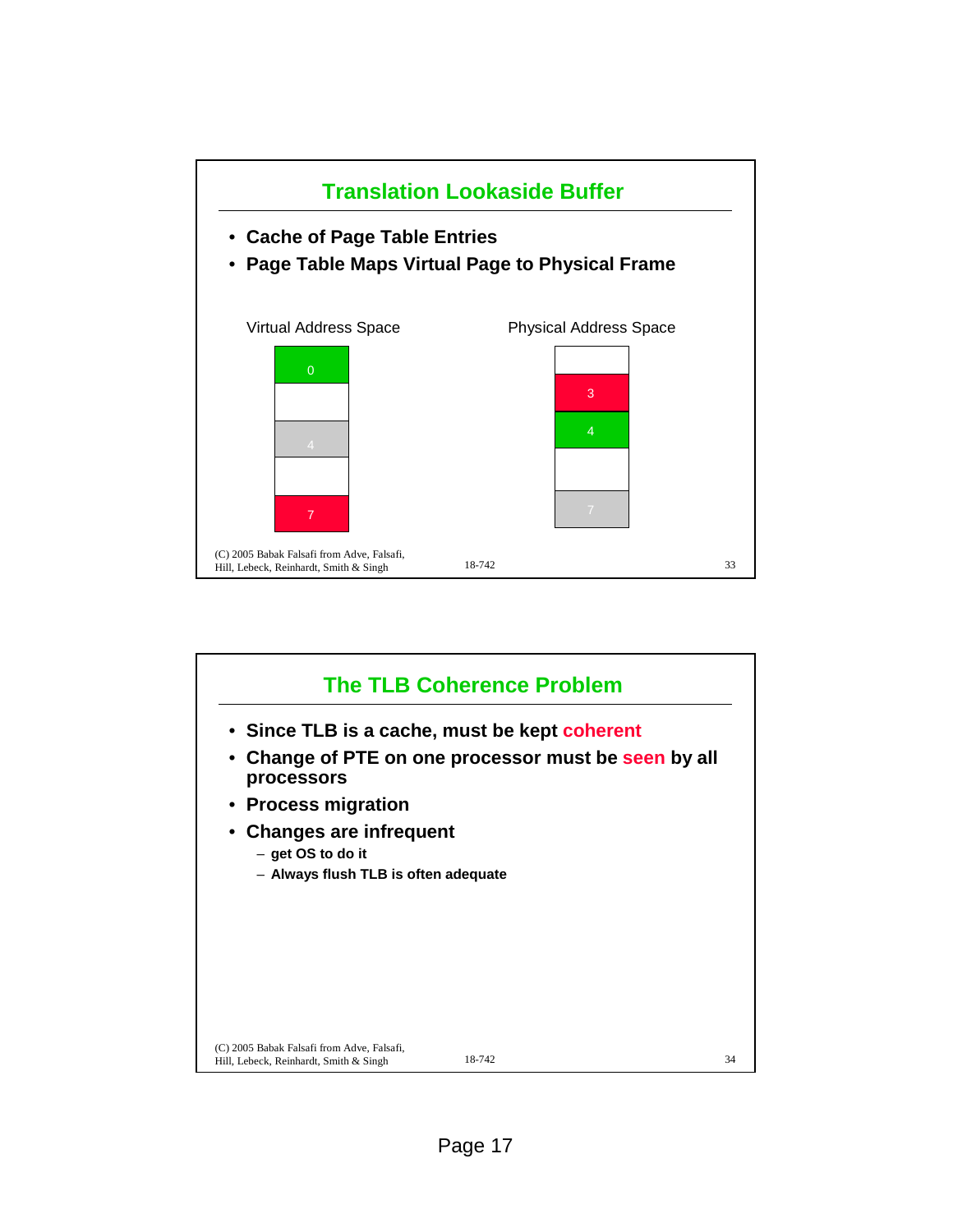

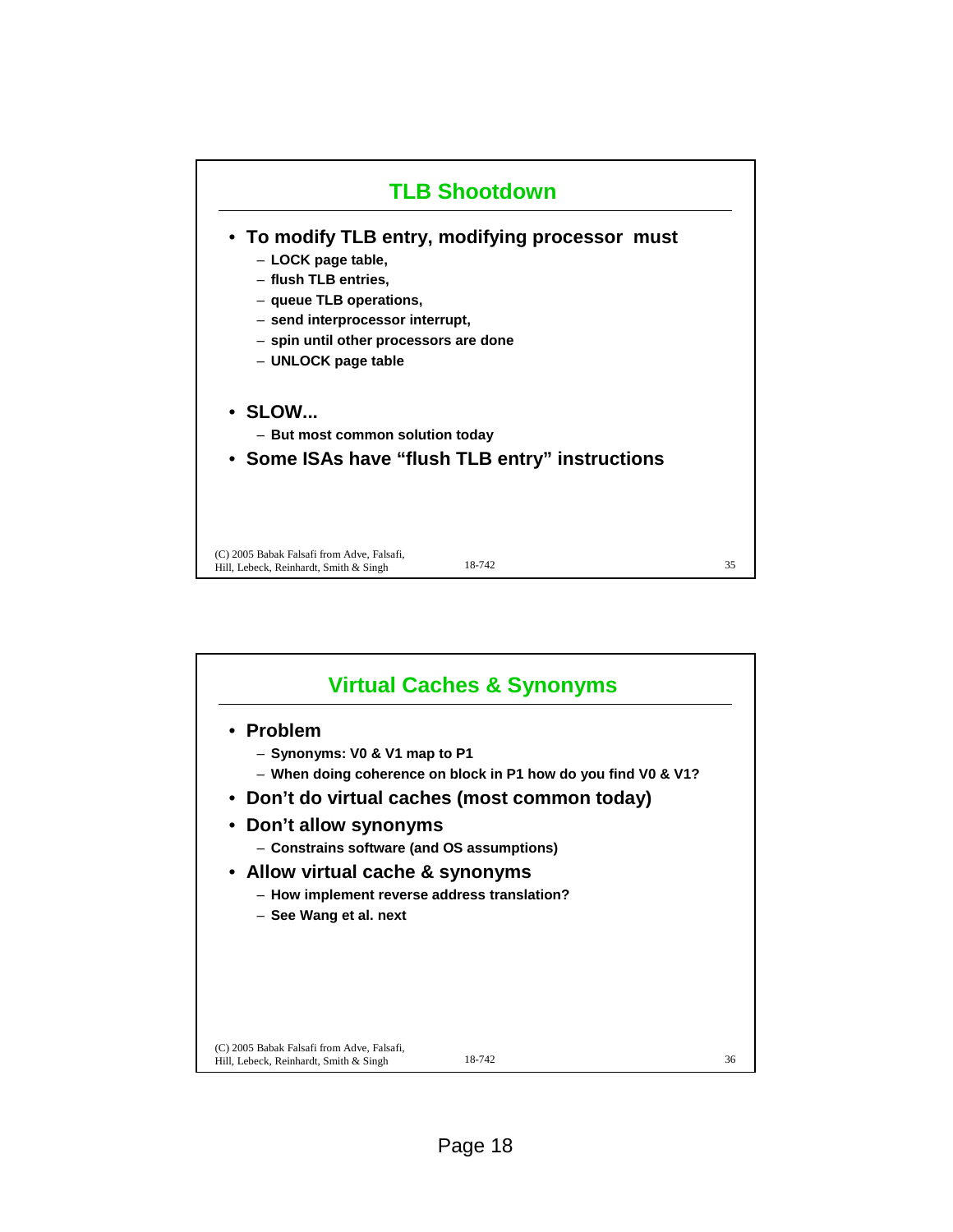